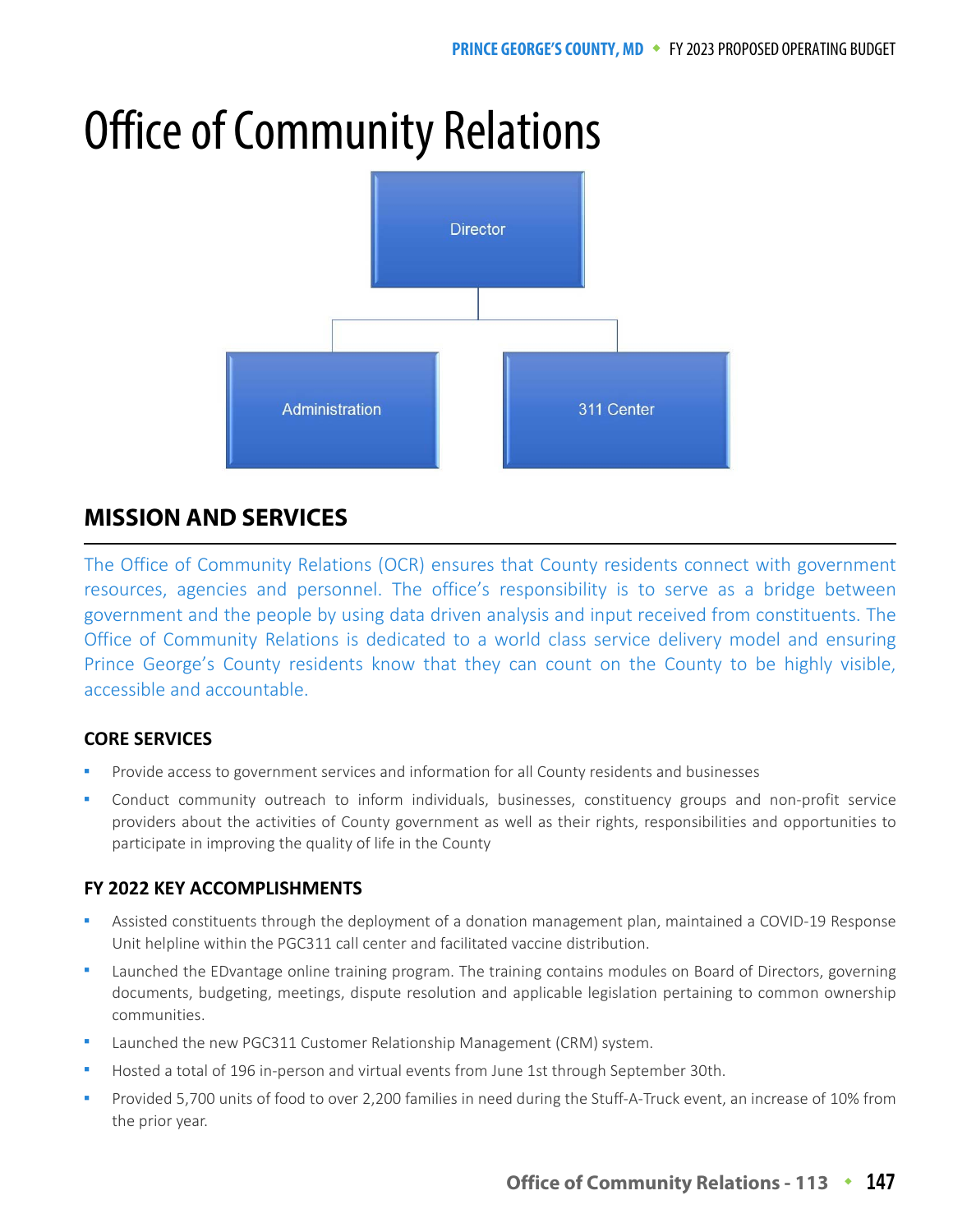## **STRATEGIC FOCUS AND INITIATIVES FOR FY 2023**

The agency's top priorities in FY 2023 are:

- **Increase efficiency and responsiveness to County residents.**
- Maintain and sustain of the new PGC311 CRM system.
- Expand resource services to all residents by implementing phase 2 of the 311 on the Go! Program to include interagency collaboration.
- Expand the basic needs distribution program.
- " Improve quality of life in County neighborhoods that have significant economic, health, public safety and educational challenges.

## **FY 2023 BUDGET SUMMARY**

The FY 2023 proposed budget for the Office of Community Relations is \$5,467,200, an increase of \$409,100 or 8.1% over the FY 2022 approved budget.

## **Expenditures by Fund Type**

|                   | <b>FY 2021 Actual</b> |         | FY 2022 Budget |         | FY 2022 Estimate |           |               |         | FY 2023 Proposed |  |
|-------------------|-----------------------|---------|----------------|---------|------------------|-----------|---------------|---------|------------------|--|
| <b>Fund Types</b> | Amount                | % Total | Amount         | % Total | <b>Amount</b>    | % Total   | <b>Amount</b> | % Total |                  |  |
| General Fund      | \$7,260,299           | 100.0%  | \$5,058,100    | 100.0%  | \$5,272,900      | $100.0\%$ | \$5,467,200   | 100.0%  |                  |  |
| <b>Total</b>      | \$7,260,299           | 100.0%  | \$5,058,100    | 100.0%  | \$5,272,900      | 100.0%    | \$5,467,200   | 100.0%  |                  |  |

## **Reconciliation from Prior Year**

|                                                                                                                                                                                                                                                                                      | <b>Expenditures</b> |
|--------------------------------------------------------------------------------------------------------------------------------------------------------------------------------------------------------------------------------------------------------------------------------------|---------------------|
| <b>FY 2022 Approved Budget</b>                                                                                                                                                                                                                                                       | \$5,058,100         |
| Increase Cost: Compensation - Mandated Salary Requirements - Annualization of FY 2022 salary adjustments                                                                                                                                                                             | \$237,000           |
| Add: Operating - Increase in operating for the 311 call center division to support consultation services for PGC311,<br>interpreter fees and utility expenses                                                                                                                        | 231,000             |
| Add: Compensation — Increase to fund two previously unfunded Call Center Representative 1A positions and one Call<br>Center Representative 3A position                                                                                                                               | 138,100             |
| <b>Increase Cost: Fringe Benefits</b> — Net change based on mandated salary adjustments offset by the transfer of the Office of<br>Multicultural Affairs to the Office of the County Executive; the fringe benefit rate adjusts from 34.8% to 34.4% to align with<br>projected costs | 48,600              |
| Add: Operating — Increase in operating for the Administration division to support utility expenses, and other general<br>operating supplies and services to align with anticipated costs                                                                                             | 41,600              |
| <b>Increase Cost: Technology Cost Allocation</b> - Increase in OIT charges based on anticipated countywide costs for<br>technology                                                                                                                                                   | 24,300              |
| <b>Increase Cost: Operating</b> — Increase in costs for fleet maintenance charges                                                                                                                                                                                                    | 4,800               |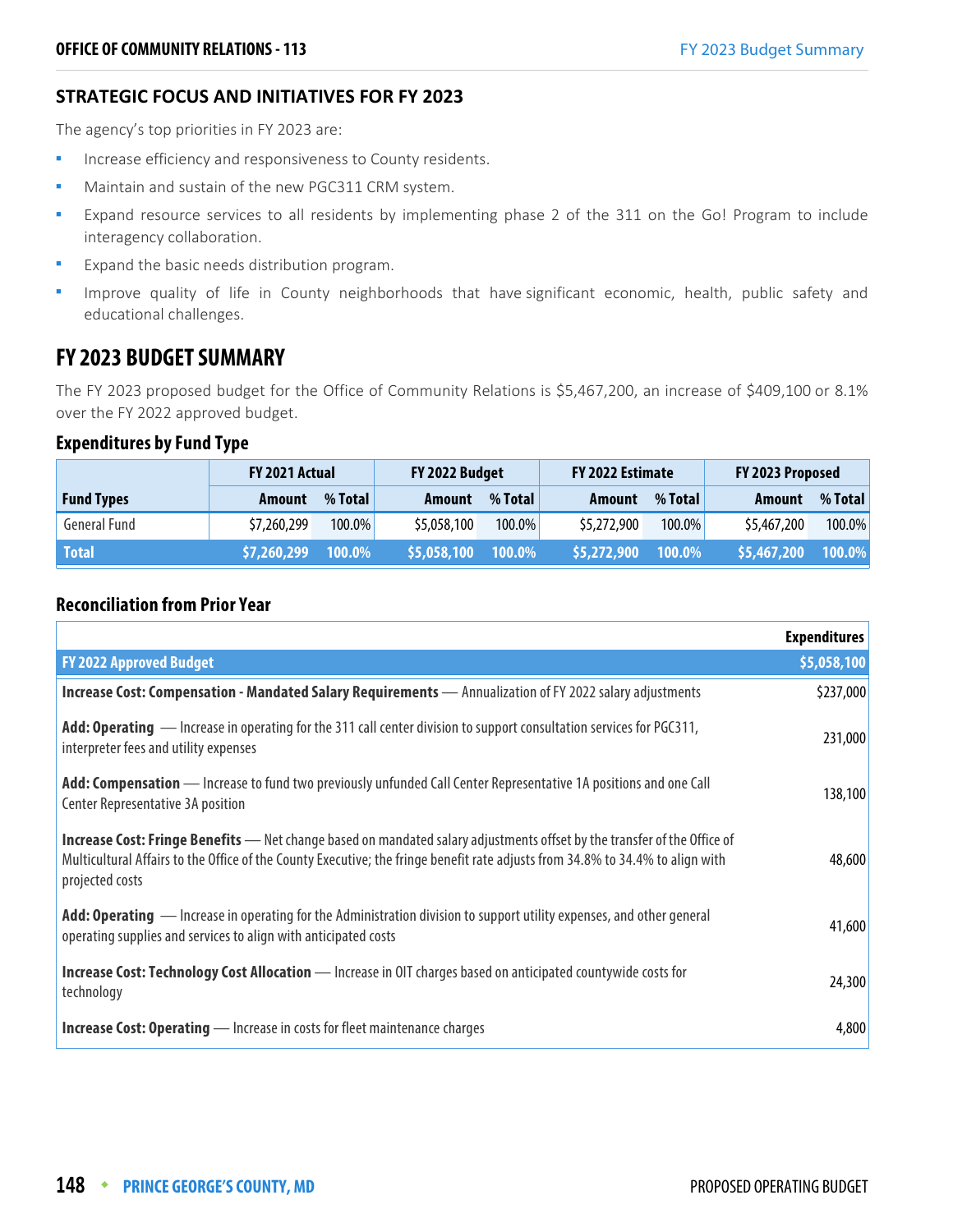## **Reconciliation from Prior Year** (continued)

|                                                                                                                                          | <b>Expenditures</b> |
|------------------------------------------------------------------------------------------------------------------------------------------|---------------------|
| <b>Decrease Cost: Operating</b> - Net decrease in various operating expenses                                                             | (2,800)             |
| <b>Decrease Cost: Compensation</b> — The Office of Multicultural Affairs division is relocating to the Office of the County<br>Executive | (313,500)           |
| <b>FY 2023 Proposed Budget</b>                                                                                                           | \$5,467,200         |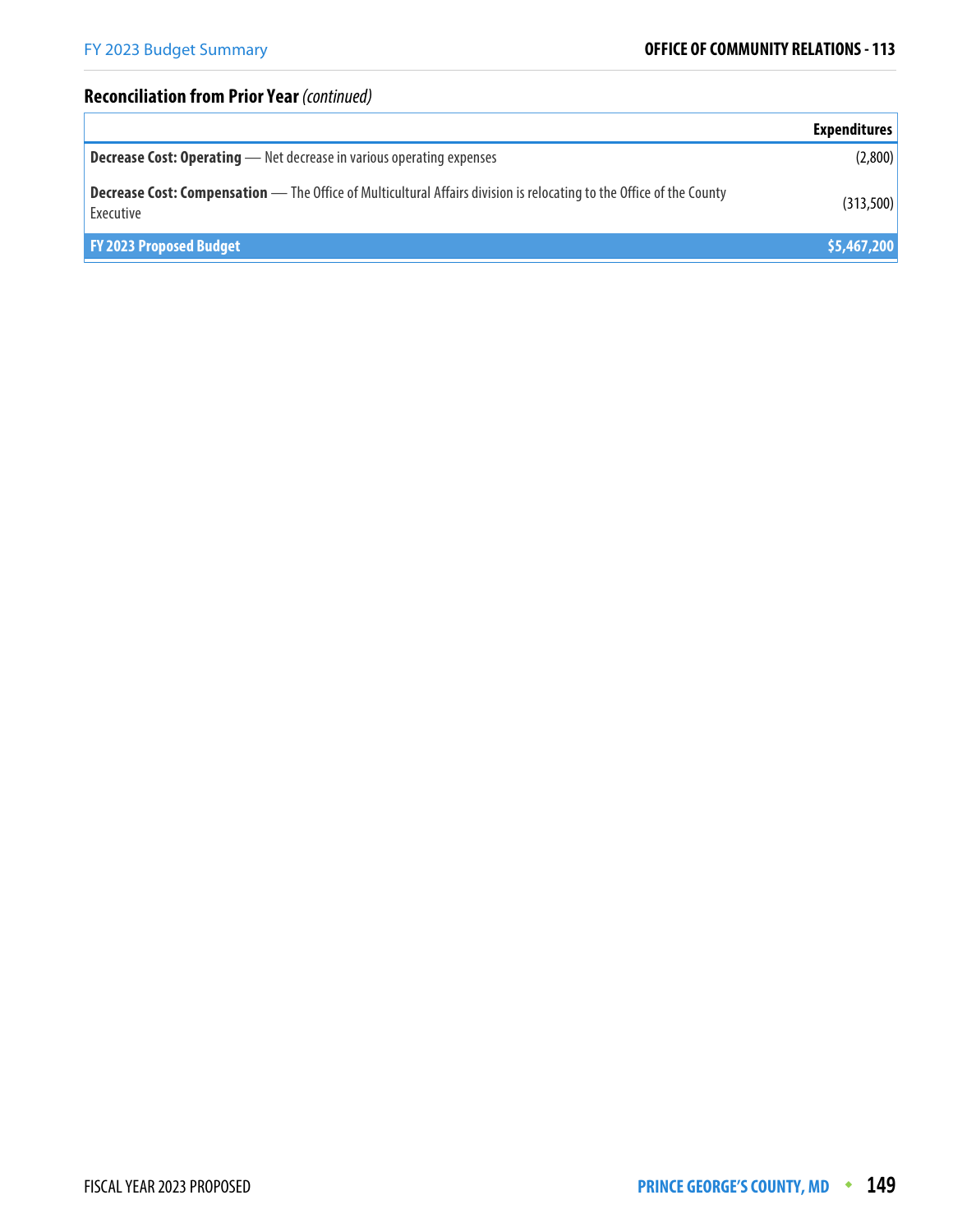## **STAFF AND BUDGET RESOURCES**

| Authorized<br><b>Positions</b> | FY 2021<br><b>Budget</b> | FY 2022<br><b>Budget</b> | FY 2023<br>Proposed | Change<br><b>FY22-FY23</b> |
|--------------------------------|--------------------------|--------------------------|---------------------|----------------------------|
| <b>General Fund</b>            |                          |                          |                     |                            |
| Full Time - Civilian           | 69                       | 59                       | 56                  | (3)                        |
| Full Time - Sworn              | 0                        | $\theta$                 | $\Omega$            | 0                          |
| Subtotal - FT                  | 69                       | 59                       | 56                  | (3)                        |
| Part Time                      | 0                        | 0                        | 0                   | O                          |
| <b>Limited Term</b>            | $\Omega$                 | $\overline{2}$           | $\overline{2}$      | $\Omega$                   |
|                                |                          |                          |                     |                            |
|                                |                          |                          |                     |                            |
| <b>TOTAL</b>                   |                          |                          |                     |                            |
| Full Time - Civilian           | 69                       | 59                       | 56                  | (3)                        |
| Full Time - Sworn              | 0                        | 0                        | $\Omega$            | 0                          |
| Subtotal - FT                  | 69                       | 59                       | 56                  | (3)                        |
| Part Time                      | <sup>0</sup>             | O                        | <sup>0</sup>        | U                          |
| <b>Limited Term</b>            | U                        | 2                        | 2                   |                            |
|                                |                          |                          |                     |                            |

|                                      | FY 2023        |                     |                 |
|--------------------------------------|----------------|---------------------|-----------------|
| Positions By Classification          | Full<br>Time   | Part<br><b>Time</b> | Limited<br>Term |
| Administrative Aide                  | 4              | U                   | U               |
| Administrative Assistant             | 4              | $\left( \right)$    | 0               |
| <b>Administrative Specialist</b>     | 3              | O                   | $\Omega$        |
| <b>Budget Management Analyst</b>     |                | O                   | 0               |
| Call Center Representative           | 23             | $\left( \right)$    | U               |
| Call Center Supervisor               | $\mathfrak{D}$ | $\left( \right)$    | U               |
| Citizen Services Specialist          | 3              |                     | 0               |
| <b>Community Developer</b>           | 12             | 0                   | 0               |
| <b>Community Developer Assistant</b> |                | $\left( \right)$    | U               |
| <b>Compliance Specialist</b>         | O              | U                   | $\mathfrak{D}$  |
| Deputy Director                      |                | $\left( \right)$    | 0               |
| <b>Director</b>                      |                | $\left( \right)$    | $\Omega$        |
| Quality Assurance Analyst            |                | 0                   | U               |
| <b>TOTAL</b>                         | 56             |                     | 2               |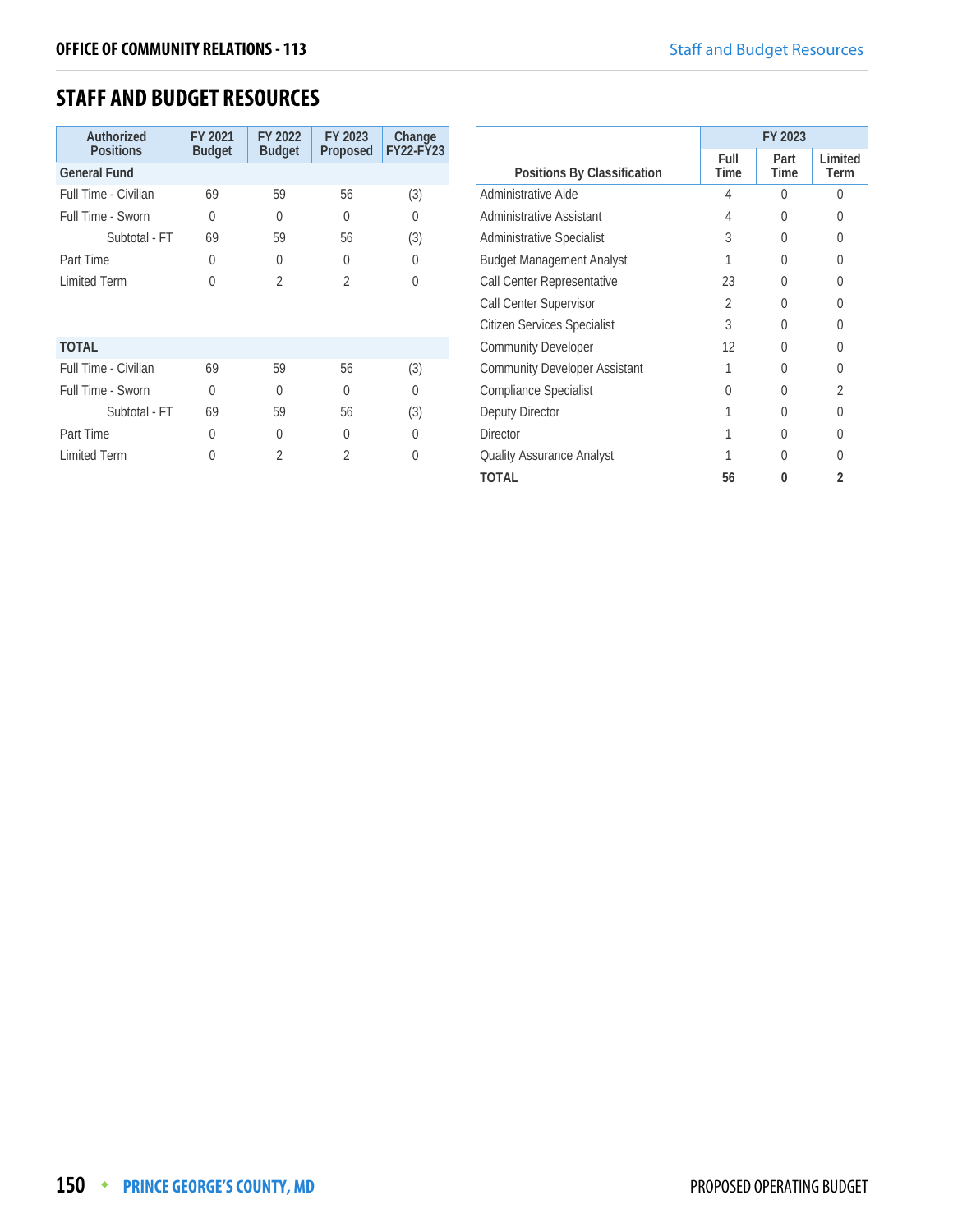|                        | <b>FY 2021</b> | <b>FY 2022</b> | <b>FY 2022</b>  | <b>FY 2023</b>  | <b>Change FY22-FY23</b> |             |
|------------------------|----------------|----------------|-----------------|-----------------|-------------------------|-------------|
| <b>Category</b>        | <b>Actual</b>  | <b>Budget</b>  | <b>Estimate</b> | <b>Proposed</b> | Amount (\$)             | Percent (%) |
| Compensation           | \$4,177,752    | \$3,371,700    | \$3,607,900     | \$3,550,400     | \$178,700               | 5.3%        |
| <b>Fringe Benefits</b> | 1,454,315      | 1,173,400      | 1,143,800       | 1,222,000       | 48,600                  | 4.1%        |
| <b>Operating</b>       | 628,232        | 513,000        | 521,200         | 694,800         | 181,800                 | 35.4%       |
| Capital Outlay         |                |                |                 |                 |                         |             |
| <b>SubTotal</b>        | \$7,260,299    | \$5,058,100    | \$5,272,900     | \$5,467,200     | \$409,100               | 8.1%        |
| Recoveries             |                |                |                 |                 |                         |             |
| <b>Total</b>           | \$7,260,299    | \$5,058,100    | \$5,272,900     | \$5,467,200     | \$409,100               | 8.1%        |

## **Expenditures by Category - General Fund**

In FY 2023, compensation expenditures increase 5.3% over the FY 2022 budget due to prior year merit adjustments and other compensation adjustments. The increase in compensation is offset by the relocation of the Office of Multicultural Affairs to the Office of the County of Executive and an increase in attrition. The compensation budget includes funding for 54 of the 56 full time positions. Fringe benefit expenditures increase 4.1% over the FY 2022 budget due to compensation adjustments offset by the relocation of the Office of Multicultural Affairs to the Office of the County of Executive and an increase in attrition.

Operating expenditures increase 35.4% over the FY 2022 budget due to increases in the operating budget based on prior year actuals and anticipated expenses, including a new contract to support consulting services for PGC311 offset, by the relocation of the Office of Multicultural Affairs to the Office of the County of Executive.

## **Expenditures by Division - General Fund**

|                                           | <b>FY 2021</b> | <b>FY 2022</b>            | <b>FY 2022</b>  | FY 2023         | <b>Change FY22-FY23</b> |             |
|-------------------------------------------|----------------|---------------------------|-----------------|-----------------|-------------------------|-------------|
| Category                                  | <b>Actual</b>  | <b>Budget</b>             | <b>Estimate</b> | <b>Proposed</b> | Amount $(5)$            | Percent (%) |
| <b>Community Relations Administration</b> | \$2,534,769    | \$2,311,900               | \$2,460,300     | \$2,650,400     | \$338,500               | 14.6%       |
| <b>Human Relations Commission</b>         | 2,192,733      |                           |                 |                 |                         |             |
| 311 Call Center                           | 2,532,798      | 2,345,000                 | 2,578,100       | 2,816,800       | 471,800                 | 20.1%       |
| <b>Office of Multicultural Affairs</b>    |                | 401,200                   | 234,500         |                 | (401, 200)              | $-100.0\%$  |
| <b>Total</b>                              | \$7,260,299    | $\frac{1}{2}$ \$5,058,100 | \$5,272,900     | \$5,467,200     | \$409,100               | 8.1%        |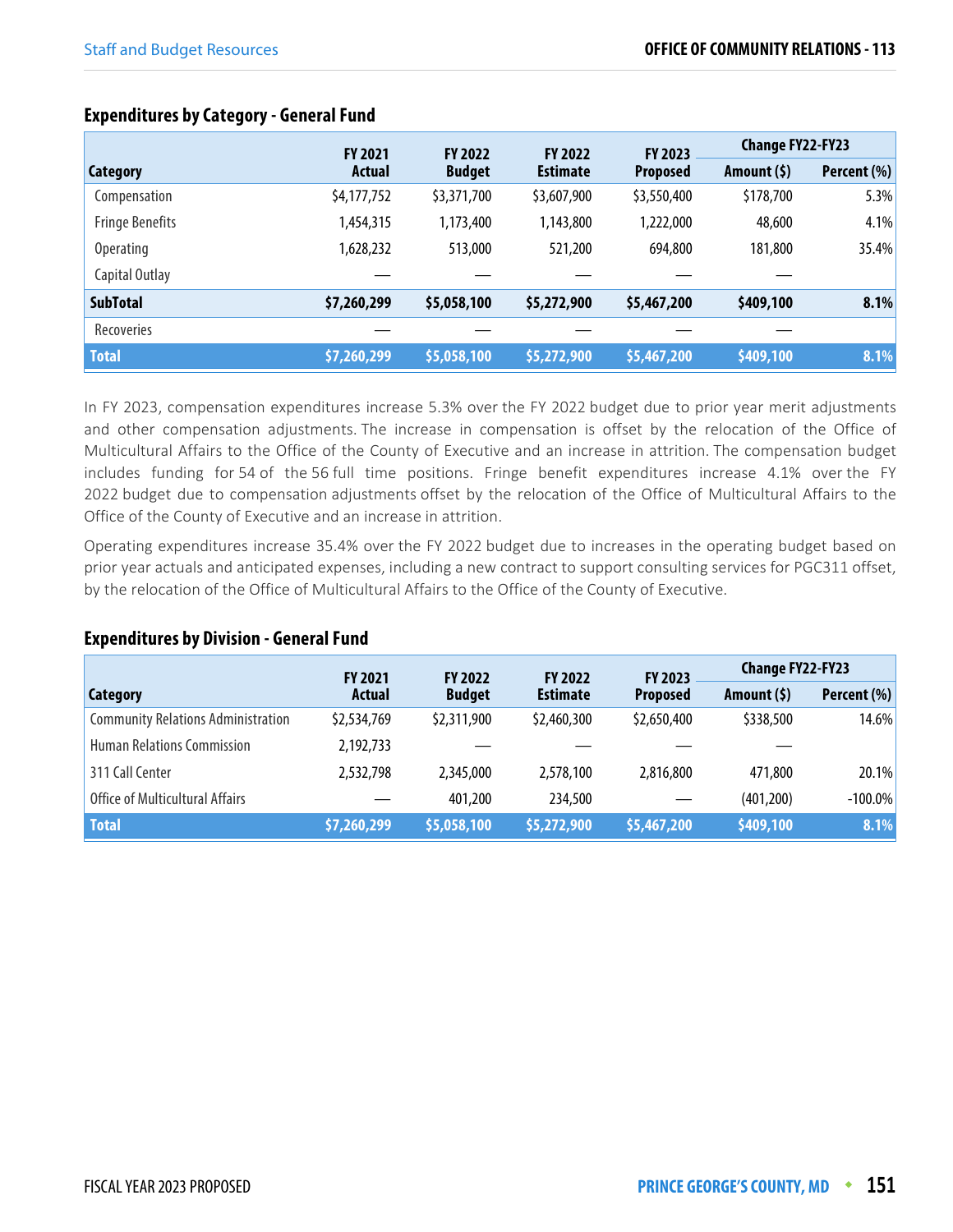# **General Fund - Division Summary**

|                                                           | <b>FY 2021</b>   | FY 2022       | FY 2022         | FY 2023          | <b>Change FY22-FY23</b> |             |
|-----------------------------------------------------------|------------------|---------------|-----------------|------------------|-------------------------|-------------|
| <b>Category</b>                                           | <b>Actual</b>    | <b>Budget</b> | <b>Estimate</b> | <b>Proposed</b>  | Amount $(5)$            | Percent (%) |
| <b>Community Relations Administration</b>                 |                  |               |                 |                  |                         |             |
| Compensation                                              | \$1,731,581      | \$1,543,200   | \$1,662,500     | \$1,841,700      | \$298,500               | 19.3%       |
| <b>Fringe Benefits</b>                                    | 561,945          | 537,000       | 556,100         | 635,000          | 98,000                  | 18.2%       |
| Operating                                                 | 241,243          | 231,700       | 241,700         | 173,700          | (58,000)                | $-25.0%$    |
| Capital Outlay                                            |                  |               |                 |                  |                         |             |
| <b>SubTotal</b>                                           | \$2,534,769      | \$2,311,900   | \$2,460,300     | \$2,650,400      | \$338,500               | 14.6%       |
| Recoveries                                                |                  |               |                 |                  |                         |             |
| <b>Total Community Relations</b><br><b>Administration</b> | \$2,534,769      | \$2,311,900   | \$2,460,300     | \$2,650,400      | \$338,500               | 14.6%       |
| <b>Human Relations Commission</b>                         |                  |               |                 |                  |                         |             |
| Compensation                                              | \$886,809        |               | \$—             |                  |                         |             |
| <b>Fringe Benefits</b>                                    | 337,921          |               |                 |                  |                         |             |
| Operating                                                 | 968,002          |               |                 |                  |                         |             |
| Capital Outlay                                            |                  |               |                 |                  |                         |             |
| <b>SubTotal</b>                                           | \$2,192,733      |               |                 |                  | <b>s</b> —              |             |
| Recoveries                                                |                  |               |                 |                  |                         |             |
| <b>Total Human Relations</b><br><b>Commission</b>         | \$2,192,733      | \$—           | $\zeta$ —       | $\longleftarrow$ | $\mathsf{s}-$           |             |
| <b>311 Call Center</b>                                    |                  |               |                 |                  |                         |             |
| Compensation                                              | \$1,559,363      | \$1,534,600   | \$1,775,200     | \$1,708,700      | \$174,100               | 11.3%       |
| <b>Fringe Benefits</b>                                    | 554,449          | 534,100       | 528,400         | 587,000          | 52,900                  | 9.9%        |
| Operating                                                 | 418,987          | 276,300       | 274,500         | 521,100          | 244,800                 | 88.6%       |
| Capital Outlay                                            |                  |               |                 |                  |                         |             |
| <b>SubTotal</b>                                           | \$2,532,798      | \$2,345,000   | \$2,578,100     | \$2,816,800      | \$471,800               | 20.1%       |
| Recoveries                                                |                  |               |                 |                  |                         |             |
| Total 311 Call Center                                     | \$2,532,798      | \$2,345,000   | \$2,578,100     | \$2,816,800      | \$471,800               | 20.1%       |
| <b>Office of Multicultural Affairs</b>                    |                  |               |                 |                  |                         |             |
| Compensation                                              | $\zeta$ —        | \$293,900     | \$170,200       | $\zeta$ —        | \$(293,900)             | $-100.0\%$  |
| <b>Fringe Benefits</b>                                    |                  | 102,300       | 59,300          |                  | (102, 300)              | $-100.0\%$  |
| <b>Operating</b>                                          |                  | 5,000         | 5,000           |                  | (5,000)                 | $-100.0\%$  |
| Capital Outlay                                            |                  |               |                 |                  |                         |             |
| <b>SubTotal</b>                                           | \$—              | \$401,200     | \$234,500       | \$—              | \$(401, 200)            | $-100.0\%$  |
| Recoveries                                                |                  |               |                 |                  |                         |             |
| <b>Total Office of Multicultural</b><br><b>Affairs</b>    | $\longleftarrow$ | \$401,200     | \$234,500       | $\longleftarrow$ | \$(401, 200)            | $-100.0%$   |
| <b>Total</b>                                              | \$7,260,299      | \$5,058,100   | \$5,272,900     | \$5,467,200      | \$409,100               | 8.1%        |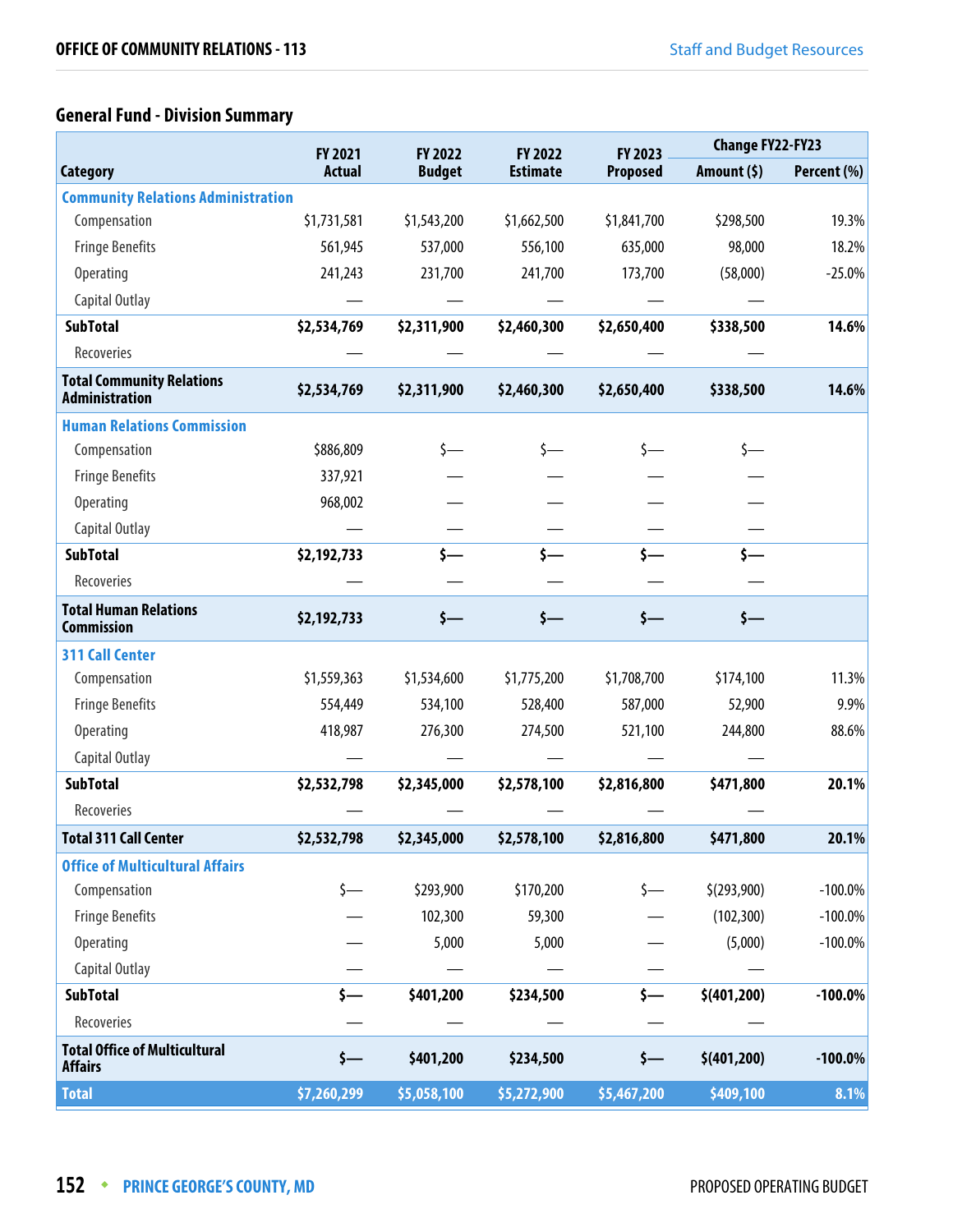## **DIVISION OVERVIEW**

## **Community Relations Administration**

The Administration Division provides the agency's constituent services, community mediation and community outreach. The Outreach and Programs unit is located within this division. The Outreach and Programs unit links residents to County services, programs, resources and information to answer questions, address issues and resolve community concerns. The focus is serving the community by providing access to quality government service ensuring residents have an active voice in County Government as well as offering opportunities for residents to engage one another.

#### **Fiscal Summary**

In FY 2023, the division expenditures increase \$338,500 or 14.6% over the FY 2022 budget. Staffing resources remain unchanged from the FY 2022 budget. The primary budget changes include:

- A net increase in compensation and fringe benefits due to prior year salary adjustments offset by an increase in attrition.
- A net decrease in operating due to reduction of the advertising budget offset by growth in the technology allocation charge.

|                      | <b>FY 2022</b> | FY 2023         |           | <b>Change FY22-FY23</b> |
|----------------------|----------------|-----------------|-----------|-------------------------|
|                      | <b>Budget</b>  | <b>Proposed</b> |           | Amount (\$) Percent (%) |
| <b>Total Budget</b>  | \$2,311,900    | \$2,650,400     | \$338,500 | 14.6%                   |
| <b>STAFFING</b>      |                |                 |           |                         |
| Full Time - Civilian | 23             | 23              | 0         | $0.0\%$                 |
| Full Time - Sworn    | 0              | $\theta$        | 0         | $0.0\%$                 |
| <b>Subtotal - FT</b> | 23             | 23              | $\bf{0}$  | $0.0\%$                 |
| Part Time            | $\Omega$       | 0               | $\Omega$  | $0.0\%$                 |
| <b>Limited Term</b>  | 0              | 0               | 0         | 0.0%                    |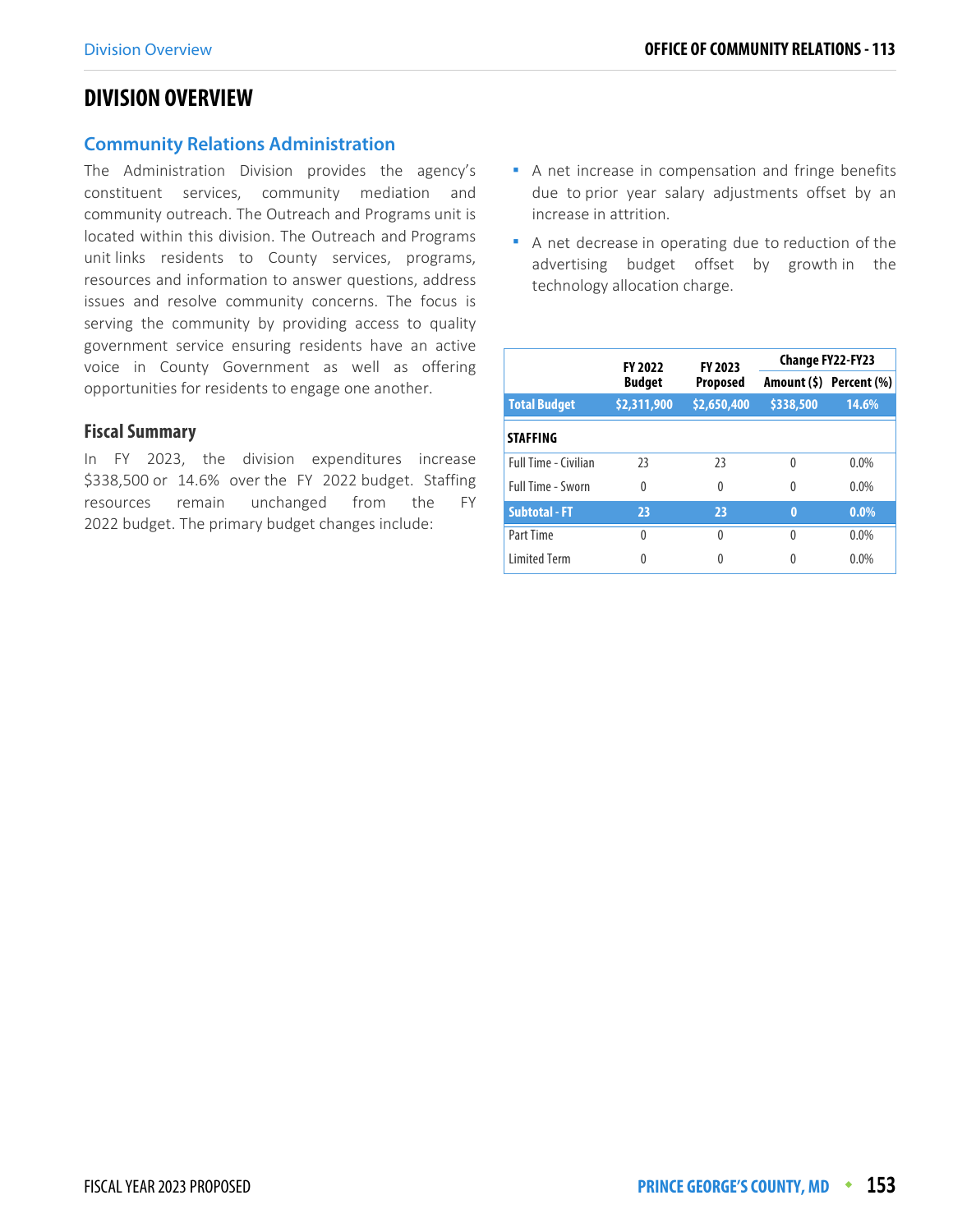## **311 Call Center**

The 3-1-1 Center provides the public with a single threedigit number (3-1-1) to call for County information and services as well as provides the County with an advanced ability to count, track and respond to resident requests in order to enhance the quality of service delivery and accountability.

## **Fiscal Summary**

In FY 2023, the division expenditures increase \$471,800 or 20.1% over the FY 2022 budget. Staffing resources remain unchanged from the FY 2022 budget. The primary budget changes include:

**An increase in compensation due to prior year salary** adjustments and an increase in funded vacant positions offset by an increase in attrition.

**An increase in operating due to a growth in the** technology allocation charge and an increase in operating contracts to support consulting services for PGC311.

|                             | <b>FY 2022</b> | FY 2023         | <b>Change FY22-FY23</b> |                         |  |
|-----------------------------|----------------|-----------------|-------------------------|-------------------------|--|
|                             | <b>Budget</b>  | <b>Proposed</b> |                         | Amount (\$) Percent (%) |  |
| <b>Total Budget</b>         | \$2,345,000    | \$2,816,800     | \$471,800               | 20.1%                   |  |
| <b>STAFFING</b>             |                |                 |                         |                         |  |
| <b>Full Time - Civilian</b> | 33             | 33              | $\Omega$                | $0.0\%$                 |  |
| <b>Full Time - Sworn</b>    | 0              | 0               | $\Omega$                | $0.0\%$                 |  |
| <b>Subtotal - FT</b>        | 33             | 33              | $\bf{0}$                | $0.0\%$                 |  |
| Part Time                   | $\Omega$       | $\Omega$        | $\Omega$                | 0.0%                    |  |
| <b>Limited Term</b>         | 0              |                 | 0                       | 0.0%                    |  |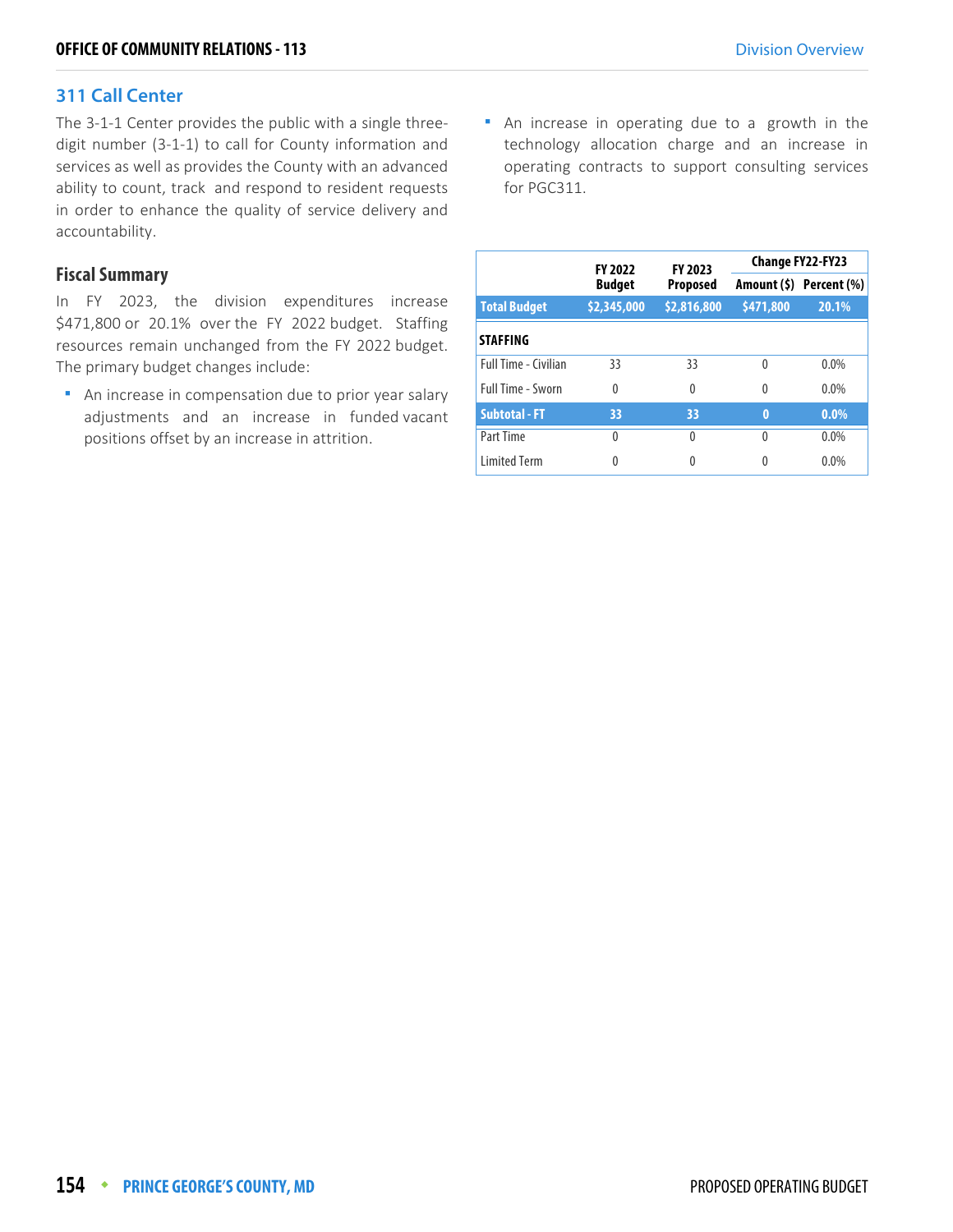## **Office of Multicultural Affairs**

The Office of Multicultural Affairs serves as a liaison to the immigrant community to encourage civic engagement and recognize issues of importance to the immigrant population within the County. This division is new to the Office of Community Relations.

#### **Fiscal Summary**

In FY 2022, the division expenditures decrease \$401,200 or -100% under the FY 2022 budget. Staffing resources decrease by three positions from the FY 2022 budget. The primary budget changes include:

- A decrease in compensation due to the relocation of the division to the Office of the County Executive.
- A decrease in fringe benefits due to the relocation of the division to the Office of the County Executive.

 A decrease in operating due to the relocation of the division to the Office of the County Executive.

|                      | <b>FY 2022</b> | FY 2023         |             | Change FY22-FY23        |
|----------------------|----------------|-----------------|-------------|-------------------------|
|                      | <b>Budget</b>  | <b>Proposed</b> |             | Amount (\$) Percent (%) |
| <b>Total Budget</b>  | \$401,200      |                 | \$(401,200) | $-100.0\%$              |
| <b>STAFFING</b>      |                |                 |             |                         |
| Full Time - Civilian | 3              | 0               | (3)         | $-100.0\%$              |
| Full Time - Sworn    | $\Omega$       | 0               | 0           | $0.0\%$                 |
| <b>Subtotal - FT</b> | 3              | 0               | (3)         | $-100.0%$               |
| Part Time            | 0              | 0               | $\Omega$    | $0.0\%$                 |
| <b>Limited Term</b>  | 0              | 0               | 0           | $0.0\%$                 |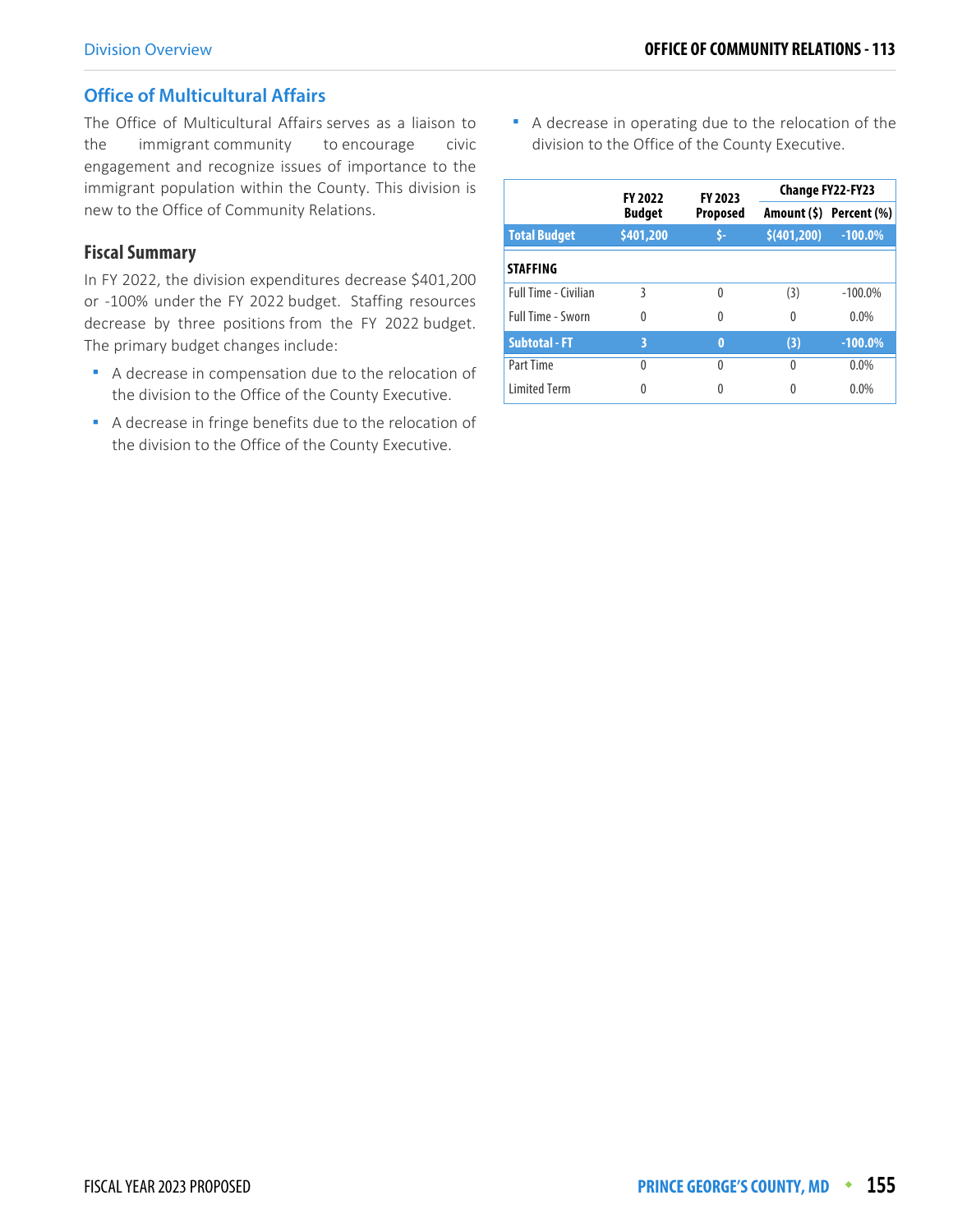## **SERVICE DELIVERY PLAN AND PERFORMANCE**

**Goal 1** — To provide high quality customer service to constituents.

**Objective 1.1** – Increase the percentage of customer inquiry calls answered within 30 seconds.

| <b>FY 2027</b> | <b>FY 2020</b> | <b>FY 2021</b> | <b>FY 2022</b>   | <b>FY 2023</b>   | Trend |
|----------------|----------------|----------------|------------------|------------------|-------|
| <b>Target</b>  | Actual         | Actual         | <b>Estimated</b> | <b>Projected</b> |       |
| 95%            | 96%            | 95%            | 95%              | 95%              | ⊖     |

#### **Trend and Analysis**

The agency receives, responds to and coordinates the resolution of customer complaints and questions using PGC 311 via web, mobile app and phone portal for government information and non-emergency services. It is crucial that 3-1-1 representatives answer calls and process service requests in a timely and accurate manner. The agency launched its new web portal and phone application that will provide a more streamlined service for customers.

## **Performance Measures**

| <b>Measure Name</b>                                   | FY 2019<br>Actual | FY 2020<br>Actual | <b>FY 2021</b><br>Actual | FY 2022<br><b>Estimated</b> | <b>FY 2023</b><br>Projected |
|-------------------------------------------------------|-------------------|-------------------|--------------------------|-----------------------------|-----------------------------|
| <b>Resources (Input)</b>                              |                   |                   |                          |                             |                             |
| Citizen service specialists                           | 17                | 17                | 18                       | 16                          | 20 <sup>2</sup>             |
| <b>Workload, Demand and Production (Output)</b>       |                   |                   |                          |                             |                             |
| Calls, walk-ins, emails and letters                   | 275,316           | 268,554           | 349,278                  | 270,000                     | 280,000                     |
| <b>Efficiency</b>                                     |                   |                   |                          |                             |                             |
| Time for a 3-1-1 call to be picked up by a call taker | 145               | 13                | 33                       | 30                          | 30 <sup>°</sup>             |
| Call duration (seconds)                               | 180               | 148               | 150                      | 150                         | 150                         |
| Abandoned calls                                       | 2%                | 2%                | 2%                       | 2%                          | 2%                          |
| Service requests generated via 3-1-1                  | 257,316           | 268,554           | 349,278                  | 270,000                     | 280,000                     |
| <b>Impact (Outcome)</b>                               |                   |                   |                          |                             |                             |
| Calls answered within 30 seconds                      | 95%               | 96%               | 95%                      | 95%                         | 95%                         |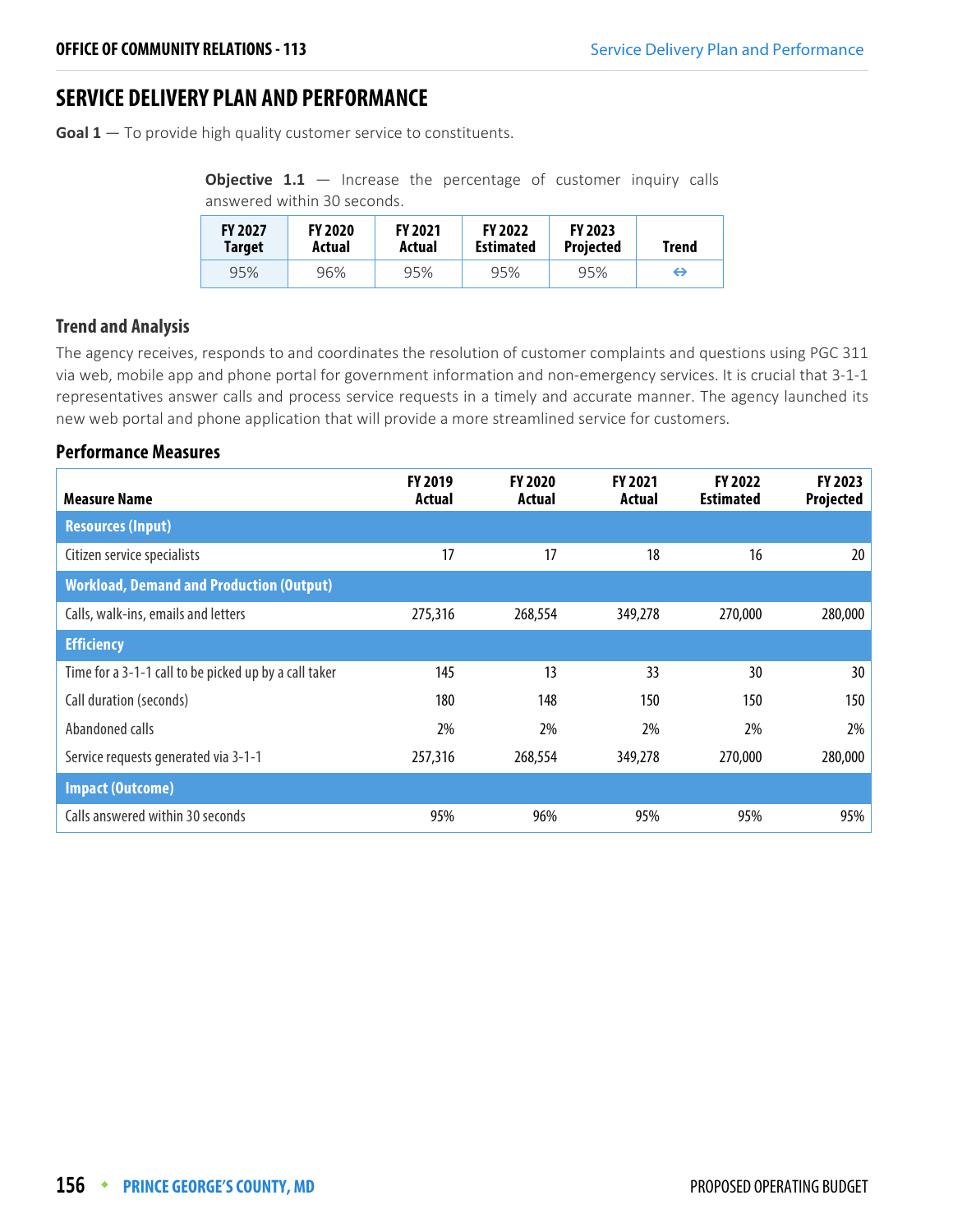**Goal 2** — To provide government liaison services.

**Objective 2.1** — Increase the number of citizens, residents and businesses provided information on governmental programs and services.

| <b>FY 2027</b><br>Target | <b>FY 2020</b><br>Actual | <b>FY 2021</b><br>Actual | <b>FY 2022</b><br><b>Estimated</b> | <b>FY 2023</b><br><b>Projected</b> | Trend |
|--------------------------|--------------------------|--------------------------|------------------------------------|------------------------------------|-------|
| 85,000                   | 50,533                   | 65.576                   | 70,000                             | 75,000                             |       |

## **Trend and Analysis**

The community outreach staff participates in homeowner association workshops, community parades, health fairs and other local events occurring throughout the County. The agency is committed to having representation available for every event and is planning on attending 650 events in FY 2023. Since FY 2019, the agency has substantially increased its internal outreach goals and outcomes in an effort to liaise on behalf of County residents with partner agencies to improve communication and education about County government services and improve overall service delivery.

#### **Performance Measures**

| <b>Measure Name</b>                                                           | <b>FY 2019</b><br>Actual | <b>FY 2020</b><br>Actual | <b>FY 2021</b><br>Actual | FY 2022<br><b>Estimated</b> | FY 2023<br><b>Projected</b> |
|-------------------------------------------------------------------------------|--------------------------|--------------------------|--------------------------|-----------------------------|-----------------------------|
| <b>Resources (Input)</b>                                                      |                          |                          |                          |                             |                             |
| Community outreach employees                                                  | 7                        |                          | 9                        | 9                           | 9                           |
| <b>Workload, Demand and Production (Output)</b>                               |                          |                          |                          |                             |                             |
| Community events attended                                                     | 350                      | 403                      | 547                      | 650                         | 650                         |
| <b>Efficiency</b>                                                             |                          |                          |                          |                             |                             |
| Events attended per employee                                                  | 50                       | 57                       | 60                       | 72                          | 72                          |
| <b>Quality</b>                                                                |                          |                          |                          |                             |                             |
| Requested events attended                                                     | 100%                     | 100%                     | 100%                     | 100%                        | 100%                        |
| <b>Impact (Outcome)</b>                                                       |                          |                          |                          |                             |                             |
| Citizens and residents provided information by<br>community outreach services | 13,600                   | 50,533                   | 65,576                   | 70,000                      | 75,000                      |